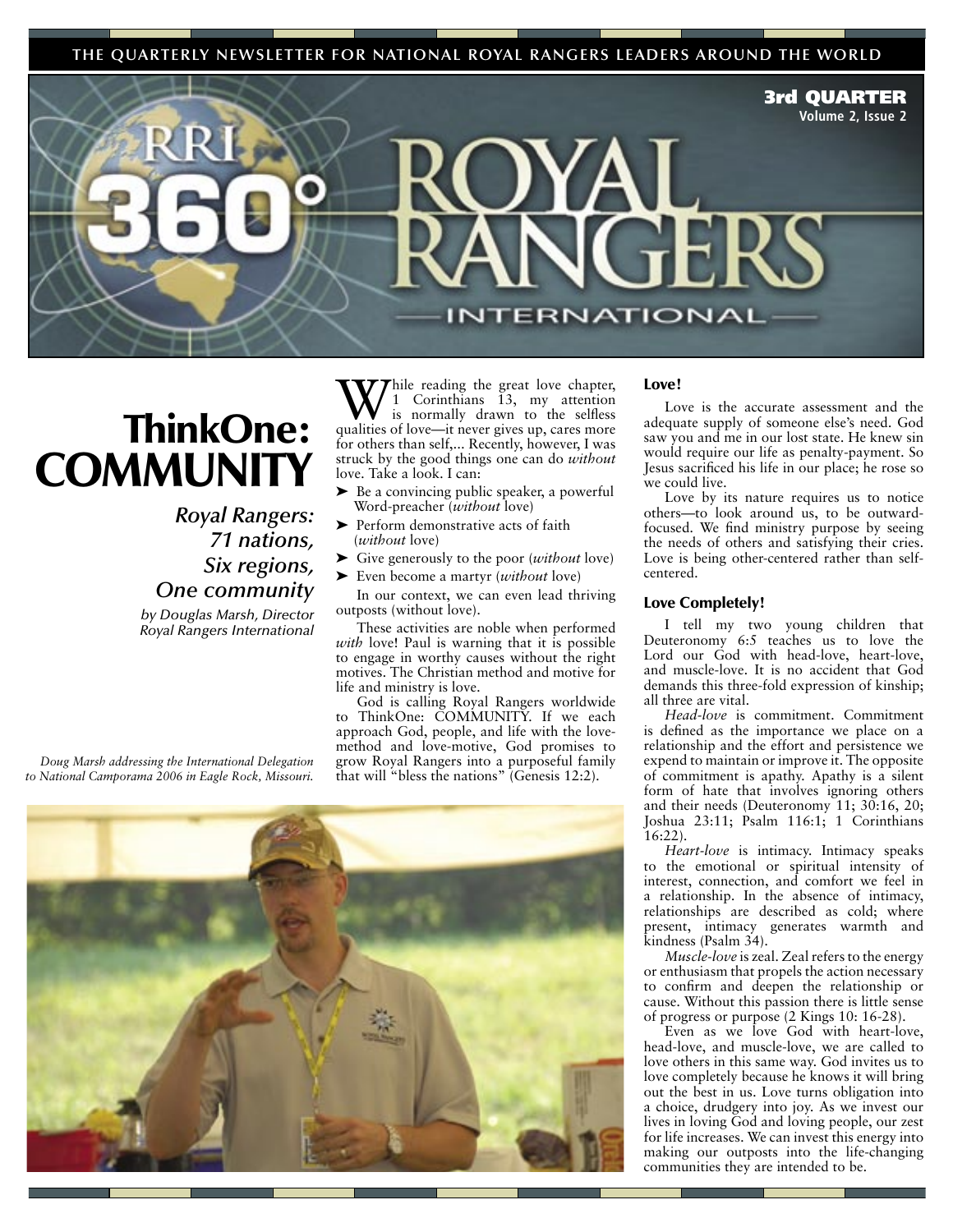#### Love: "And there are Patrols, Advancements, and Friendship. But the Greatest of these is Friendship!"

Of all the Ranger-methods (activities, patrols, advancements, service projects, etc.) friendship has the deepest impact. Paul said, "Love never dies" (1 Cor 13:8). Increasingly we live in a world that is distant and impersonal. In this context, students (and fellow leaders) are desperate for genuine camaraderie.

Communicating love within Royal Rangers requires a family, or community environment in which everyone feels accepted and valued. The degree to which we are effective in creating such an atmosphere is the degree to which we are effective in changing lives for Jesus' sake.

## How, then, do we create such a community?

➤ Community requires time: Students feel important and affirmed when an adult they admire shows a special interest in them. This takes time. Plan event schedules with opportunities for leaders to linger with the students.

➤ Community requires touch: An appropriate hug, a high-five, an arm around a student's shoulder at a campfire. These personal expressions of warmth can often say more than words.

➤ Community requires concern: How about an e-mail on their birthday, a text message before that big test? How about attending that ball game, that graduation, that wedding? How about praying for them privately and publicly?

➤ Community requires affirmation: Psychologists tell us that many young people today suffer from poor self-esteem. Students are creative and unique, valued as they are today and full of God-given potential. Royal Rangers should affirm the essence of who they are, leaving them feeling good as they exit our meetings. Criticism needs to be kept to a minimum, as each critical comment requires nine affirmations to cancel out its negative effects.

➤ Community requires discipline: Yes, sometimes love must be tough. Affirmation and acceptance will also include correction. It is properly received when offered in a loving community environment.

When we build our outposts into strong, loving communities, we inspire our students to love God, love people (including non-believing friends and family), and love life. These committed, connected, and energetic young people make an incredible impact upon their world.

## Love God, Love People, Love Life!

Love God—because He first loved us first.

- ➤ "We love because he first loved us" (1 John 4:19).
- ➤ "Whoever has my commands and obeys them, he is the one who loves me. He who loves me will be loved by my Father, and I too will love him and show myself to him" (John 14:21).
- ➤ "No eye has seen, no ear has heard, no mind has conceived what God has prepared for those who love him" (1 Cor. 2:9).

## Love People—because God gave himself for them.

- ➤ "By this all men will know that you are my disciples, if you love one another" (John 13:35).
- ➤ "Be kind and compassionate to one another, forgiving each other, just as in Christ God forgave you" (Eph. 4:32).
- ➤ "Whoever loves God must also love his brother" (1 John 4:21).
- ➤ "But love your enemies, do good to them,..." (Luke 6:35).

## Love Life—because the world will see your joy and believe in God.

- ➤ "For whoever finds me finds life and receives favor from the LORD. He who pursues righteousness and love finds life, prosperity and honor" (Prov. 8:35; 21:21).
- ➤ "I have come that they may have life, and have it to the full" (John 10:10).
- ➤ "'Abraham believed God, and it was credited to him as righteousness,' and he was called God's friend" (James 2:23).
- ➤ "Because your love is better than life, my lips will glorify you" (Ps. 63:3).

As Royal Rangers leaders, God looks for us to build a community strongly committed to one another and to the purposes of reaching the lost. As a method, love dictates that we create an inviting and affirmative ministry environment for students. As a motive, love dictates that we regularly search our heart and minister as unto the Lord. After all, "The only thing that counts is faith expressing itself through love" (Gal. 5:6). Love is our highest method and our deepest motive.

God's love expressed through us changes Royal Rangers from just another program into a noble, caring ministry. He plans to use Royal Rangers to bless the nations with His transformative love. Let's ThinkOne: COMMUNITY. God has established Royal Rangers in 71 nations, six regions, and given Royal Rangers one noble method and motive—build a connected, caring global community that loves extravagantly.

## **Love One Another!**

- ➤"A new command I give you: Love one another. As I have loved you, so you must love one another (John 13:34).
- ➤"By this all men will know that you are my disciples, if you love one another" (John 13:35).
- ➤ "Let no debt remain outstanding, except the continuing debt to love one another" (Rom. 13:8).
- ➤ "Love one another deeply, from the heart" (1 Pet. 1:22).
- ➤ "This is the message you heard from the beginning: We should love one another" (1 John 3:11).
- ➤ "And this is his command: to believe in the name of his Son, Jesus Christ, and to love one another as he commanded us" (1 John 3:23).
- ➤ "Dear friends, let us love one another, for love comes from God. Everyone who loves has been born of God and knows God" (1 John 4:7).
- ➤ "Dear friends, since God so loved us, we also ought to love one another" (1 John 4:11).
- ➤ "No one has ever seen God; but if we love one another, God lives in us and his love is made complete in us" (1John 4:12).
- ► "I am not writing you a new command but one we have had from the beginning. I ask that we love one another" (2 John 1:5).

**Baby Ian** Born: *August 11, 2006*

Parents: *Kristi & Matt Kling (RRI Resource & Development Coordinator)*

**Baby Elijah** Born: *July 10 , 2006* Parents: *Alex & Shana Ortega (RRI Secretary)*

RRI BABY BOOM!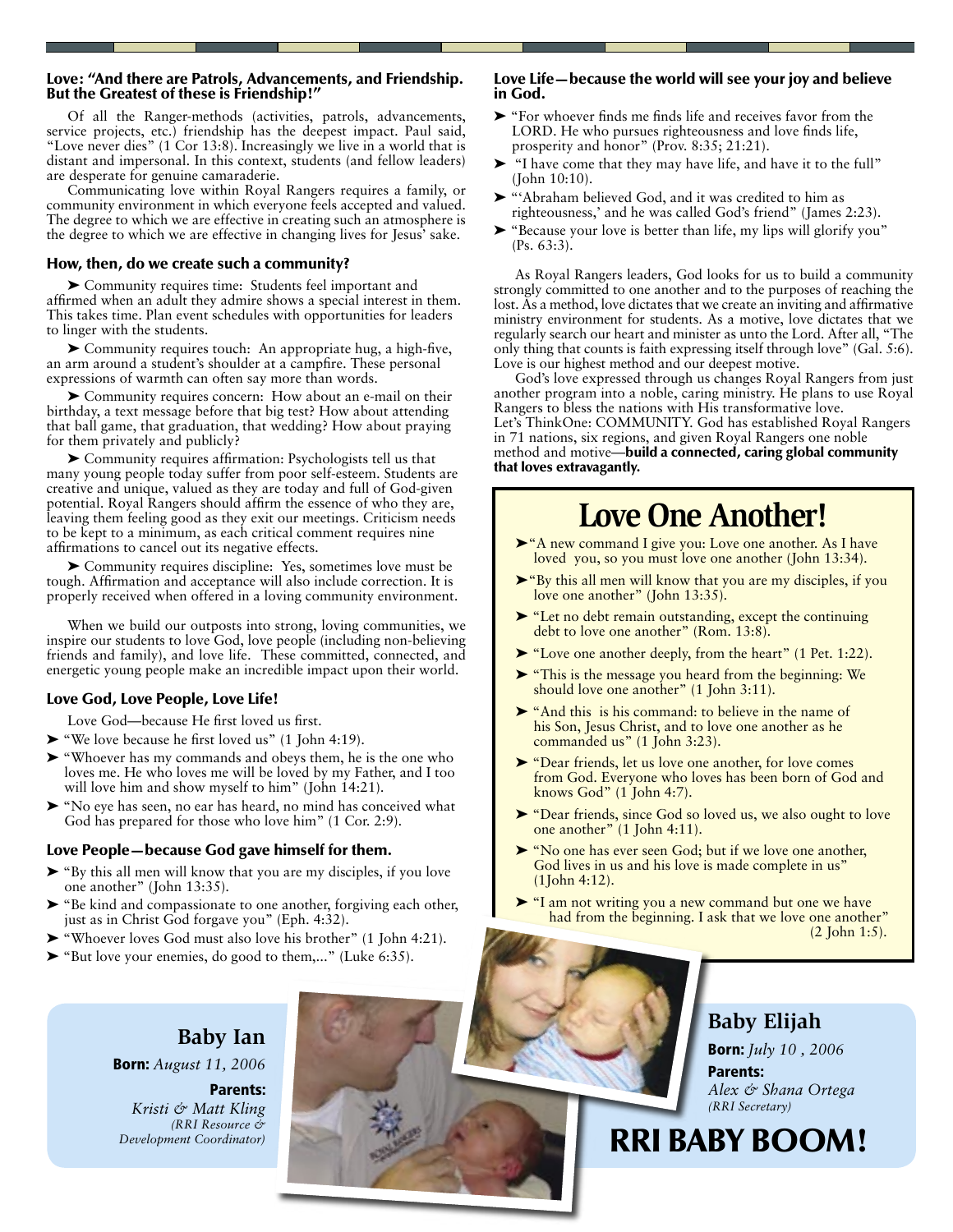## **2006 Royal Rangers International Council Summary** *April 25-27, 2006*



**FROM LEFT TO RIGHT:****Jeff Cooper,** *Latin American & the Caribbean Assistant Regional Coordinator;* **Andy Whitman,** *RRI Communications Coordinator;*  **Richard Mariott,** *USA National Commander;* **Doug Marsh,** *RRI Director;* **Robert Crabtree,** *RRI Field Advisor;*  **JoAnn Butrin,** *Director of International Service Ministries for Assemblies of God World Missions;* **Mark Broberg,** *Eurasian Regional Coordinator;*  **Jukka Piirainen,** *European Regional Coordinator;* **Jim Guneratnam,** *Asia Pacific Auditor*

The third annual Royal Rangers<br>International (RRI) Council meet-<br>ing was held in Costa Rica, Central<br>America, April 25-27, 2006 at the<br>Latin American and Caribbean regional Royal International (RRI) Council meeting was held in Costa Rica, Central America, April 25-27, 2006 at the Latin American and Caribbean regional Royal Rangers center, called Camp Summit. The RRI Council meets each year to conduct business, exchange information and ideas between regions, and to build camaraderie and teamwork among the members. Here are some important outcomes of this years meeting:

National Leadership Award: The Council approved an annual recognition program exclusively for National Commanders. The program is called the National Leadership Award (NLA). It is designed to honor National Commanders for their commitment to personal and ministerial growth. The recipients will be awarded a medal, a ribbon, and a handsome certificate to proudly display. Ideally, National Commanders will earn the distinction year after year beginning in early 2007 for points accumulated in 2006. Further information will become available in the October edition of the RRI 360° newsletter and on the RRI website.

RRI Global Leaders Encounter: The RRI Council is planning an exciting worldwide gathering of Royal Rangers July 14-18, 2010 near Springfield, Missouri, USA. It will be called the RRI Global Leaders Encounter, and the theme of the event will be "One Family." Attendance will be limited to National Commanders and their top national staff members, organizational leaders, presidents, superintendents, bishops, missionaries from around the world, and invited guests. The RRI Global Leaders Encounter has been scheduled immediately before the U.S. Camporama so that you and your delegation can enjoy both of these events on the same trip to America. Please mark your calendar. This is an opportunity you will not want to miss! In the meantime, please send any ideas you might have or topics you would like covered at the Encounter to your Regional Coordinator (or to Andy Whitman, the RRI Communications Coordinator, if your region does not yet have a Coordinator). We are eager to hear from you. All ideas received by next April will be considered. Additional information will be provided mid-2007.

Global Curriculum and Training Resources: The new Global Curriculum and training resources have been completed and given to the Regional Coordinators for regional adaptation and contextualization. These fresh and exciting resources will be helpful for established nations and for those recently implementing Royal Rangers. Please contact your Regional Coordinator for full information.

Fifth Anniversary: In 2007, RRI will celebrate its fifth anniversary! Plans are underway to properly celebrate God's faithfulness to Royal Rangers all around the world. Did you know that Johnnie Barnes started Royal Rangers in 1962? It was pioneered by William Thorne in Asia Pacific in 1966, by George Davis in Latin America and the Caribbean in 1967; and by Hanspeter Neck in Europe in 1982. Many others, too, have been faithful pioneers. As RRI prepares to celebrate, we invite you to share with us your ideas on how we might focus the attention of church leaders, parents, and youth on Royal Rangers in such a way that it would build the ministry worldwide. Plans are underway even now, so please direct your comments to Andy Whitman,

the RRI Communications Coordinator, right away.

Camp Summit Dedication: The Council officially dedicated Camp Summit for the work of the Lord in a special ceremony led by Jeff Cooper, the camps director. JoAnn Butrin prepared a dedicatory message, and the members concluded by earnestly praying for the emerging camp ministries, the director and his family, and the staff. The fully functional camp is the result of Doug Marsh's vision for a facility to serve the needs of Latin America and the Caribbean. With God's help, similar facilities may emerge in each of the regions of the world.

The 2007 RRI Council meeting is scheduled for the week of April 23 in Sri Lanka. To learn more about RRI, visit the ministry website and download the *RRI Operational Guidelines* and the *RRI Cooperative Values and Practices.* The site also contains the minutes of the Council meeting, and other related information.

E-mail RRI@RoyalRangersInternational.com

#### **Website**

http://www.RoyalRangersInternational.com